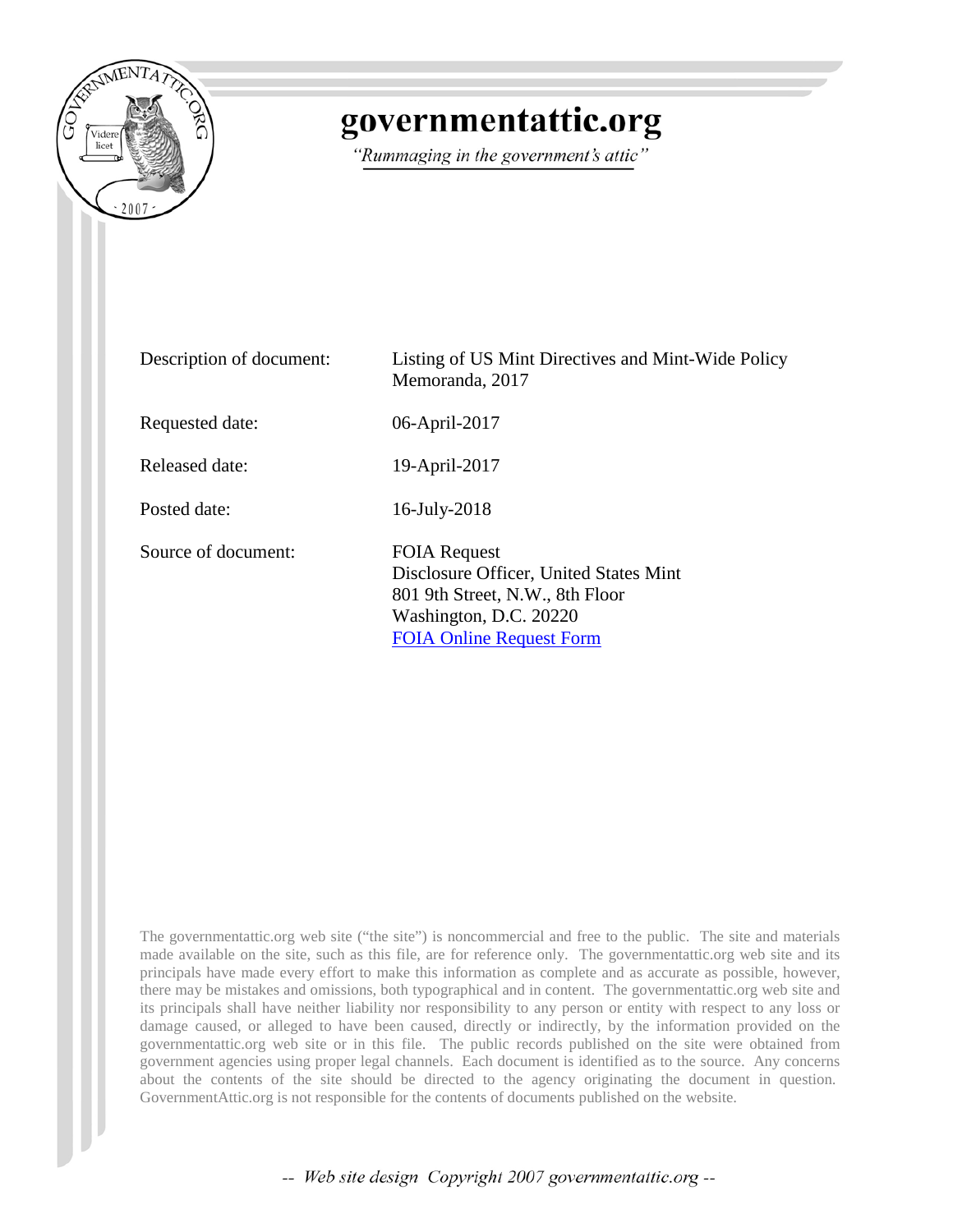

## **DEPARTMENT OF THE TREASURY**  UNITED STATES MINT WASHINGTON, D.C. 20220

April 19, 2017

This is in response to your revised April 6, 2017, Freedom of Information Act (FOIA) request for "a copy of the listing of Mint Directives, specifically the listing posted on the Mint internal employees only website." In addition you requested, "a copy of the listing of Mint-Wide Policy Memoranda (Memorandums), specifically the listing posted on the Mint internal employees only website."

Enclosed are the requested documents (3 pages).

Inasmuch as fees incurred in the processing of your request were minimal, they have not been assessed.

Sincerely. *,,zt/4,,s;xf* L/Jr~ ~

Kathleen Saunders-Mitchell Disclosure Officer/ FOIA Public Liaison

Enclosure(s)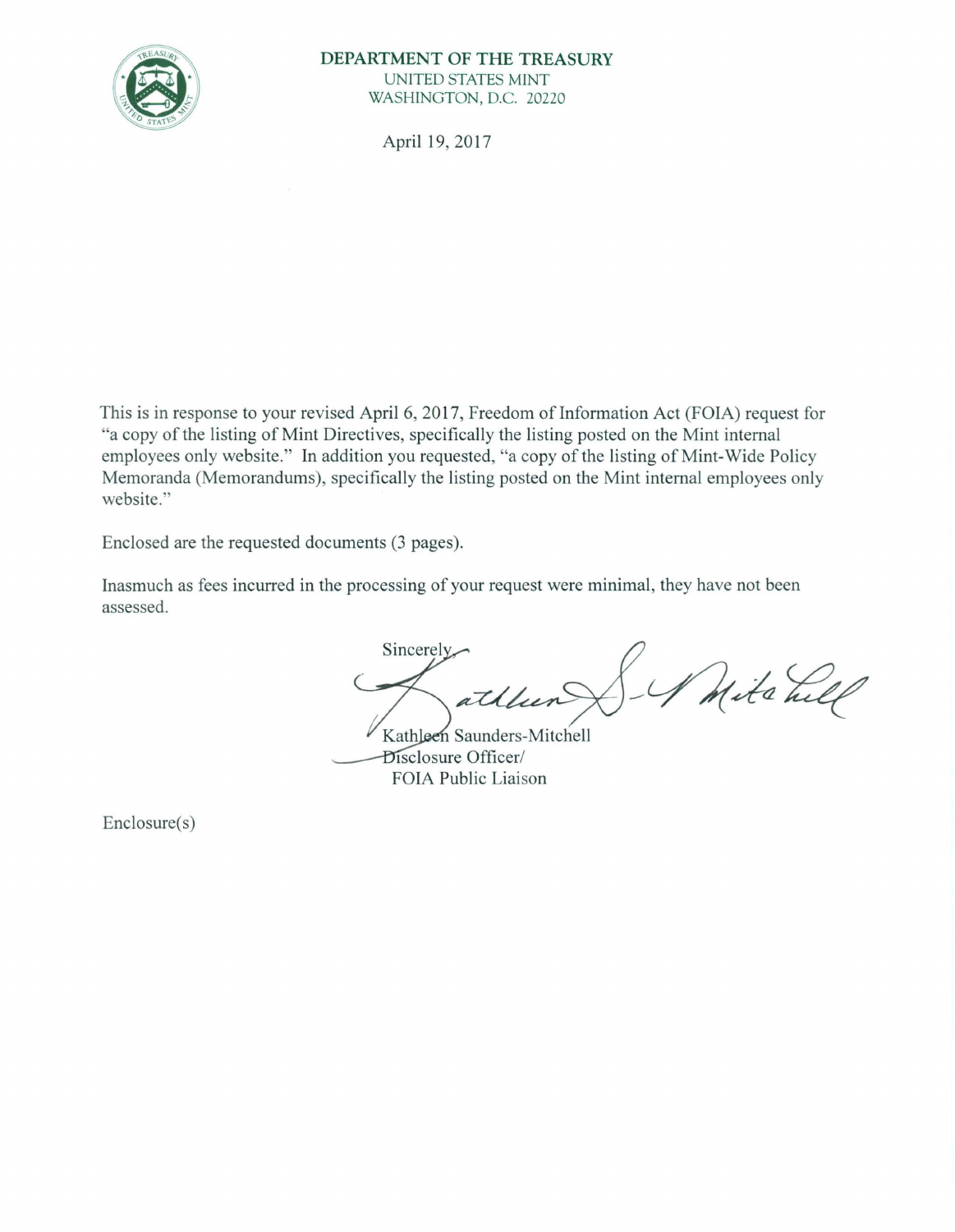## Applications > MintDirectives

 $\bar{z}$ 

Washington, D.C. Intranet



**LIBRARY** 

**INTERNET** 



Wednesday, April 19, 2017, 2:52 EDT

Search this site...

Chapter 01 Mint Delegation of Authority Chapter 02 General Management Chapter 03 Mint-Wide Policy Memoranda Chapter 04 Headquarters Policy Memoranda Chapter 05 EEO  $\bar{\mathbf{x}}$ Chapter 06 Personnel Management Chapter 07 Administrative Programs Chapter 08 Finance **Chapter 09 Information Technology** Chapter 10 Security Chapter 11 Safety, Health and Energy **Chapter 12 Procurement and Supply Chapter 13 Public Services** Chapter 14 Reserved **Chapter 15 Bullion** Chapter 16 Manufacture of Coins Chapter 17 Plant Engineering

**ORGANIZATION** THE BIG PICTURE FOR EMPLOYEES HEALTH & SAFETY NEWS

WWW.USMINT.GOV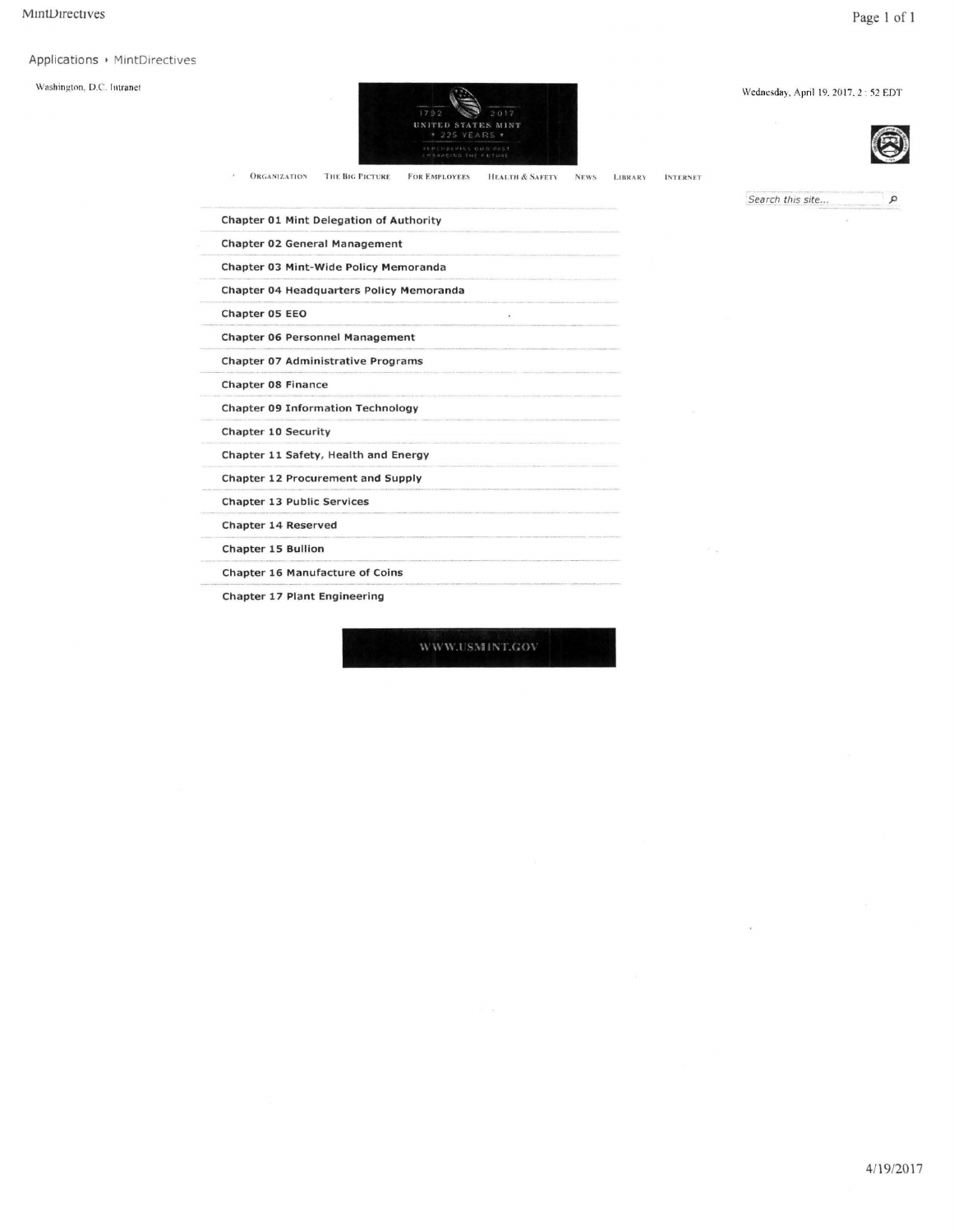## **Chapter 03 Mint-Wide Policy Memoranda**

| Directive #  | <b>Description</b>                                                                                               | <b>Directive</b><br><b>Type</b> |
|--------------|------------------------------------------------------------------------------------------------------------------|---------------------------------|
|              | CD-01 Mint-Wide Policy Memorandum System                                                                         | Policy                          |
|              | DIR-10 Purchase of Food and Beverages                                                                            | Policy                          |
|              | DIR-17 Smoking Policy                                                                                            | Policy                          |
|              | DIR-21 Travel Policy                                                                                             | Policy                          |
|              | DIR-24 Administrative Investigations                                                                             | Policy                          |
|              | DIR-25 Representational Mementos for Certain Senior Officials                                                    | Policy                          |
|              | DIR-261 Dollar Coin Acceptance                                                                                   | Policy                          |
|              | DIR-27 United Stats Mint Information Security Division Policy and Procuredures Manual                            | Policy                          |
|              | DIR-28 Employee Purchases of Mint Products                                                                       | Policy                          |
|              | DIR-33 United States Mint Social Media Use Policy                                                                | Policy                          |
|              | DIR-34 Electronics Stewardship                                                                                   | Policy                          |
|              | EA-03 Enterprise Architecture Policy                                                                             | Policy                          |
|              | FD-02 Use and Abuse of Government Travel Charge Card                                                             | Policy                          |
|              | HR-02 Outside Employment and Activities                                                                          | Policy                          |
|              | HR-24 Buyout Repayment Requirements                                                                              | Policy                          |
|              | HR-31 Goalsharing Policy Memo                                                                                    | Policy                          |
|              | HR-37 Telework Program Policy                                                                                    | Policy                          |
|              | HR-39 Management Inquiries                                                                                       | Policy                          |
| <b>HR-40</b> | Disciplinary or Adverse Action for Employees Who Violate Antidiscrimination and<br>Whistleblower Protection Laws | Policy                          |
|              | HR-41 United States Mint Office of Workers' Compensation Program Handbook                                        | Policy                          |
|              | HR-43 Reimbursement of Professional Liability Insurance                                                          | Policy                          |
|              | IT-02 United States Mint Computer Software Policy                                                                | Policy                          |
|              | IT-03 Use of Pirated Software                                                                                    | Policy                          |
|              | IT-05 Personal Computer (PC) Games                                                                               | Policy                          |
|              | IT-09 Information Technology Procurement Policy                                                                  | Policy                          |
|              | IT-10 Requesting Design Studio Services                                                                          | Policy                          |
| $IT-11$      | United States Mint-Issued Equipment and Wireless Mobile Devices Policy and<br>Procedures                         | Policy                          |
|              | IT-13 Information Technology Standards Management Policy                                                         | Policy                          |
|              | IT-15 United States Mint Procedures for Issuance of Mobile Devices                                               | Policy                          |